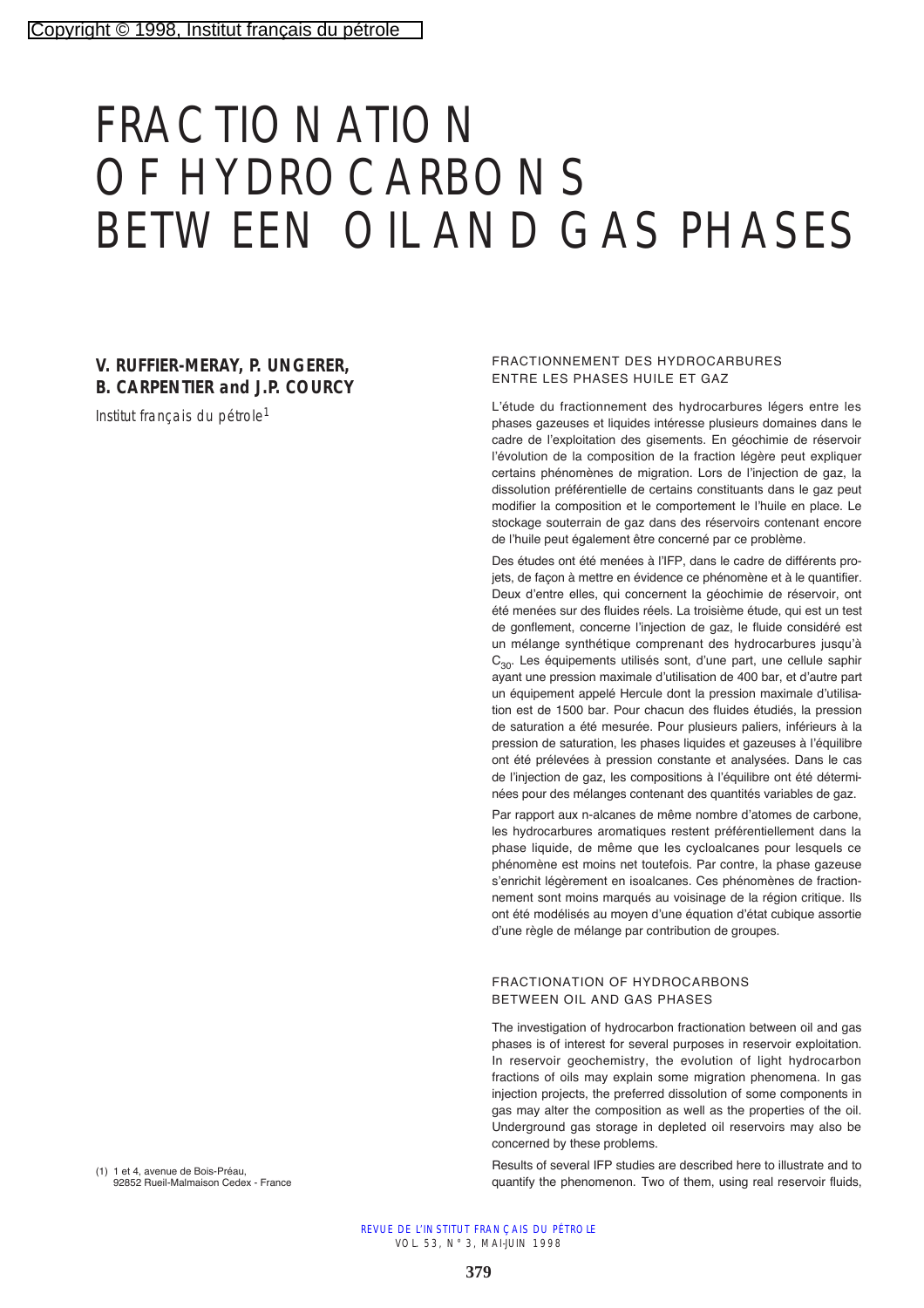concern reservoir geochemistry, while the third, which is a swelling test, aimed to study gas injection, investigated a synthetic reservoir fluid with hydrocarbon components up to  $C_{30}$ . Two pieces of equipment were used: a sapphire cell with a maximum pressure rating of 400 bar and a high pressure apparatus called Hercule with a maximum pressure of 1500 bar. For each fluid, the saturation pressure was measured. For various pressure levels below saturation, the coexisting liquid and gas phases were sampled at constant pressure, and subsequently analyzed by gas chromatography. In the gas injection study, sampling was repeated with different quantities of injection gas.

Compared to a n-paraffin with the same number of carbon atoms, aromatic hydrocarbons appear to stay preferentially in the liquid phase, as do cycloalkanes to a lesser extent. The gaseous phase is slightly enriched in isoalkanes. These fractionation effects are less pronounced near the critical region. These phenomena have been modeled with a cubic equation of state combined with a group contribution mixing rule.

#### FRACCIONAMIENTO DE LOS HIDROCARBUROS ENTRE LAS FASES GASEOSAS Y LÍQUIDAS

El estudio del fraccionamiento de los hidrocarburos ligeros entre las fases de gas y líquido es de interés para varios campos en el contexto de la explotación de los yacimientos. En geoquímica de yacimiento la evolución de la composición de la fracción ligera puede explicar ciertos fenómenos de migración. Durante la inyección de gas, la disolución preferente de ciertos componentes en el gas puede llegar a modificar la composición y el comportamiento del petróleo in situ. El almacenamiento subterráneo de gases en las cavidades que aún contienen petróleo puede también verse involucrado por semejante problema.

El IFP ha emprendido cierto número de estudios, en el contexto de diversos proyectos, con objeto de evidenciar este fenómeno y asimismo, cuantificarle. Dos de estos estudios, relativos a la geoquímica de yacimiento, se han efectuado mediante fluidos reales. En el tercer estudio, que constituye una prueba de hinchamiento, se ha tratado de la inyección de gas, y el fluido considerado corresponde a una mezcla sintética que está constituida por hidrocarburos hasta  $C_{30}$ . Los equipos utilizados son, en primer lugar, una célula záfiro que desarrolla una presión hasta 400 bares y en segundo lugar, un equipo denominado Hercule, cuya presión máxima puede alcanzar los 1 500 bares. Para cada uno de los fluidos estudiados, se ha medido la presión de saturación. Para varios niveles, inferiores de la presión de saturación, las fases líquidas y gaseosas en equilibrio se han extraido con presióin constante y analizadas. Al tratartse de la inyección de gases, las composiciones en estado de equilibrio se han determinado para mezclas que contienen cantidades varables de gas.

Con respecto a los n-alcanos de mismo número de átomos de carbono, los hidrocarburos aromáticos permanecen, preferentemente, en la fase líquida, lo mismo que ocurre con los cicloalcanos, para los cuales este fenómeno es, de todos modos, menos neto. En cambio, la fase gaseosa se enriquece ligeramente en isoalcanos. Estos fenómenos de fraccionamiento son menos señalados en las inmediaciones de la región crítica y se han modelizado por medio de una ecuación de estado cúbica acompañada de una regla de mezcla por contribución de grupos.

#### **INTRODUCTION**

The investigation of hydrocarbon fractionation between oil and gas phases is of interest for several fields in reservoir production.

The main goal in reservoir geochemistry is to understand the origin of heterogeneities in reservoir fluid composition. Light hydrocarbons can easily be displaced as dissolved components in a migrating gas. These compounds can be removed from pre-existing oil and transported through seals or faults by migrating gas. Under the effects of pressure and/or temperature variations, they can condense and subsequently accumulate as light oil.

In the gas injection process, the preferential dissolution of some components in gas alters the composition as well as the properties of the oil. This phenomenon must be taken into account while the production process is being determined, whatever the gas injection mechanism is condensing gas drive, vaporizing gas drive or mixed condensing/vaporizing gas drive. Some investigations have already been done by Danesh (1990) on a synthetic mixture (with components up to  $nC_{24}$ ). The purpose of the paper was, however, to evaluate a cubic EoS for phase behavior calculations regarding gas injection. Hence, the distribution of components between the two phases was not studied in this paper; only saturation pressure and volumetric properties were calculated.

Finally, underground gas storage in depleted oil reservoirs may be concerned by these problems. If the lighter components of oil are dissolved in the gas phase, the proportion of heavy components in the gas may become significant. This provides an opportunity because of the value of condensate, but it also brings with it a constraint because of the need for more complex production facilities than with dry gas.

Results of several *IFP* studies are described here to illustrate and to quantify the phenomenon. Two of them, using real reservoir fluids, concern reservoir geochemistry, while the third, concerning gas injection, investigated a 15-component synthetic reservoir fluid with hydrocarbon components up to  $C_{30}$ .

The equipment used was a sapphire cell with a maximum pressure rating of 400 bar (Ungerer *et al.,* 1995) and a high pressure cell called Hercule with a maximum pressure of 1500 bar (Arnaud *et al.,* 1996). In the first two experiments, the coexisting liquid and gas phases were sampled at various pressure levels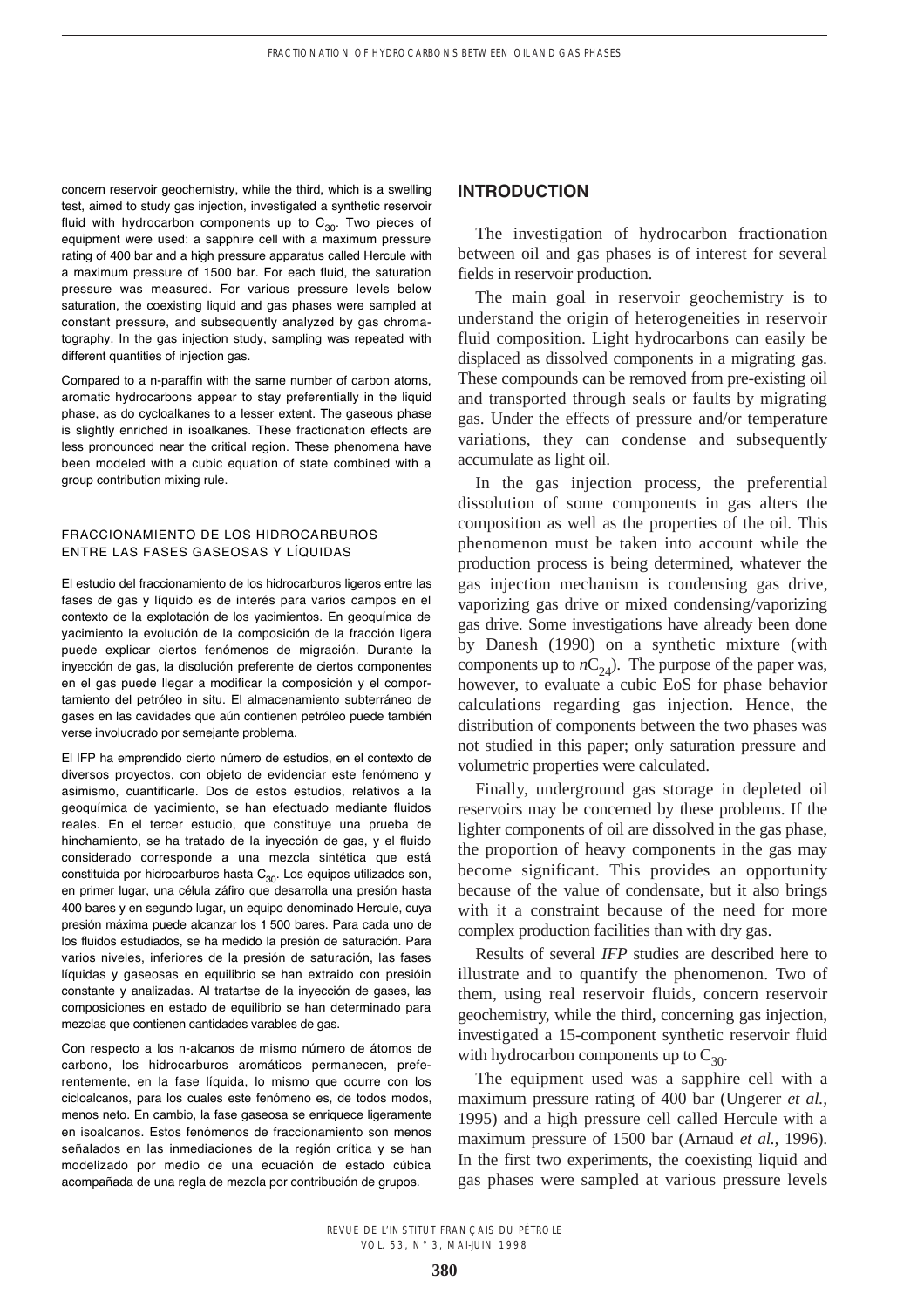below saturation, and subsequently analyzed by gas chromatography. In the third experiment, a swelling test, which was designed to study gas injection, sampling was repeated with different quantities of injection gas, at the same pressure.

### **1 SAMPLES**

The samples will hereafter be called "synthetic oil", "live oil" and "near-critical fluid". The synthetic oil was investigated for the swelling test, while the live oil and the near-critical fluid were investigated for geochemistry purposes. The composition of the different mixtures is reported in Tables 1 to 3, where  $F_1, F_2...F_{20}$ are boiling point fractions. In the synthetic fluid, squalane (2,6,10,15,19,23-hexamethyltetracosane) was selected because it is liquid at ambient temperature, which facilitates preparation of the mixture.

| fraction            | (mole %) | (mole %) | (mole %)       |
|---------------------|----------|----------|----------------|
| CO <sub>2</sub>     | 7.44     |          | 5.21           |
| $F_1$               | 68.05    |          | 49.55          |
| F <sub>2</sub>      | 11.83    |          | 8.46           |
| $F_3$               | 6.94     | 0.29     | 5.09           |
| $F_4$               | 5.74     | 2.38     | 4.60           |
| $F_5$               |          | 4.97     | 1.44           |
| $F_6$               |          | 6.06     | 1.66           |
| $F_7$               |          | 7.12     | 1.89           |
| $\mathrm{F}_8$      |          | 7.80     | 2.02           |
| F <sub>9</sub>      |          | 7.31     | $\overline{c}$ |
| ${\rm F}_{10}$      |          | 6.91     | 1.94           |
| $\mathbf{F}_{11}$   |          | 5.78     | 1.64           |
| $F_{12}$            |          | 4.99     | 1.45           |
| $\mathrm{F}_{13}$   |          | 4.37     | 1.27           |
| $\rm F_{14}$        |          | 3.72     | 1.09           |
| $F_{15}$            |          | 3.40     | 0.98           |
| $\mathrm{F}_{16}$   |          | 3.03     | 0.87           |
| $\mathrm{F}_{17}$   |          | 2.51     | 0.72           |
| $F_{18}$            |          | 2.20     | 0.64           |
| $F_{19}$            |          | 2.02     | 0.59           |
| $\mathrm{F}_{20}$   |          | 1.76     | 0.52           |
| $\mathrm{F}_{20}^+$ |          | 23.37    | 6.37           |

TABLE 2 Composition of gas and liquid used to recombine natural fluid 1 (live oil) Component or Gas Coil Recombined sample

TABLE 1

Composition of injection gas and synthetic oil used in the swelling test

| Component            | Injection gas<br>(mole %) | Synthetic oil<br>(mole %) |
|----------------------|---------------------------|---------------------------|
| CO <sub>2</sub>      | 3.07                      |                           |
| methane              | 75.83                     | 42.87                     |
| ethane               | 15                        | 8.27                      |
| propane              | 5.12                      | 4.72                      |
| $n$ -butane          | 0.98                      | 3.53                      |
| $n$ -hexane          |                           | 4.96                      |
| methylcyclohexane    |                           | 4.19                      |
| toluene              |                           | 4.14                      |
| $n$ -decane          |                           | 5.44                      |
| decalin              |                           | 4.46                      |
| 1-methylnaphthalene  |                           | 4.39                      |
| $n$ -hexadecane      |                           | 6.54                      |
| $n$ -eicosane        |                           | 2.32                      |
| $n$ -tetracosane     |                           | 0.56                      |
| squalane $(iC_{30})$ |                           | 3.61                      |
|                      |                           |                           |

Monophasic fluids were obtained by combining liquid samples (stock tank oil or liquid mixtures of pure components) with a gas (separator gas or synthetic gas) in a high pressure cell. For the swelling test, mixtures were prepared directly in the Hercule high pressure cell, which will be described hereafter, with different gas concentrations.

The sample was analyzed by combining the analyses of the gas and liquid phases that were obtained by flashing the sample at atmospheric pressure.

TABLE 3

| Component or fraction | Recombined sample (mole %) |
|-----------------------|----------------------------|
| $N_2$                 | 2.13                       |
| CO <sub>2</sub>       | 2.14                       |
| $F_1$                 | 65.91                      |
| F <sub>2</sub>        | 10.42                      |
| $F_3$                 | 5.49                       |
| $F_4$                 | 2.63                       |
| $F_5$                 | 1.26                       |
| $F_6$                 | 1.27                       |
| $F_7$                 | 1.39                       |
| $F_8$                 | 1.18                       |
| $F_9$                 | 0.86                       |
| $\mathrm{F}_{10}$     | 0.81                       |
| ${\rm F}_{11}$        | 0.57                       |
| $F_{12}$              | 0.40                       |
| $\mathrm{F}_{13}$     | 0.31                       |
| $\rm F_{14}$          | 0.23                       |
| $F_{15}$              | 0.19                       |
| $\mathrm{F}_{16}$     | 0.16                       |
| ${\rm F}_{17}$        | 0.09                       |
| $\rm F_{18}$          | 0.11                       |
| $\mathrm{F}_{19}$     | 0.07                       |
| $\mathrm{F}_{20}$     | 0.07                       |
| $F_{20}+$             | 2.31                       |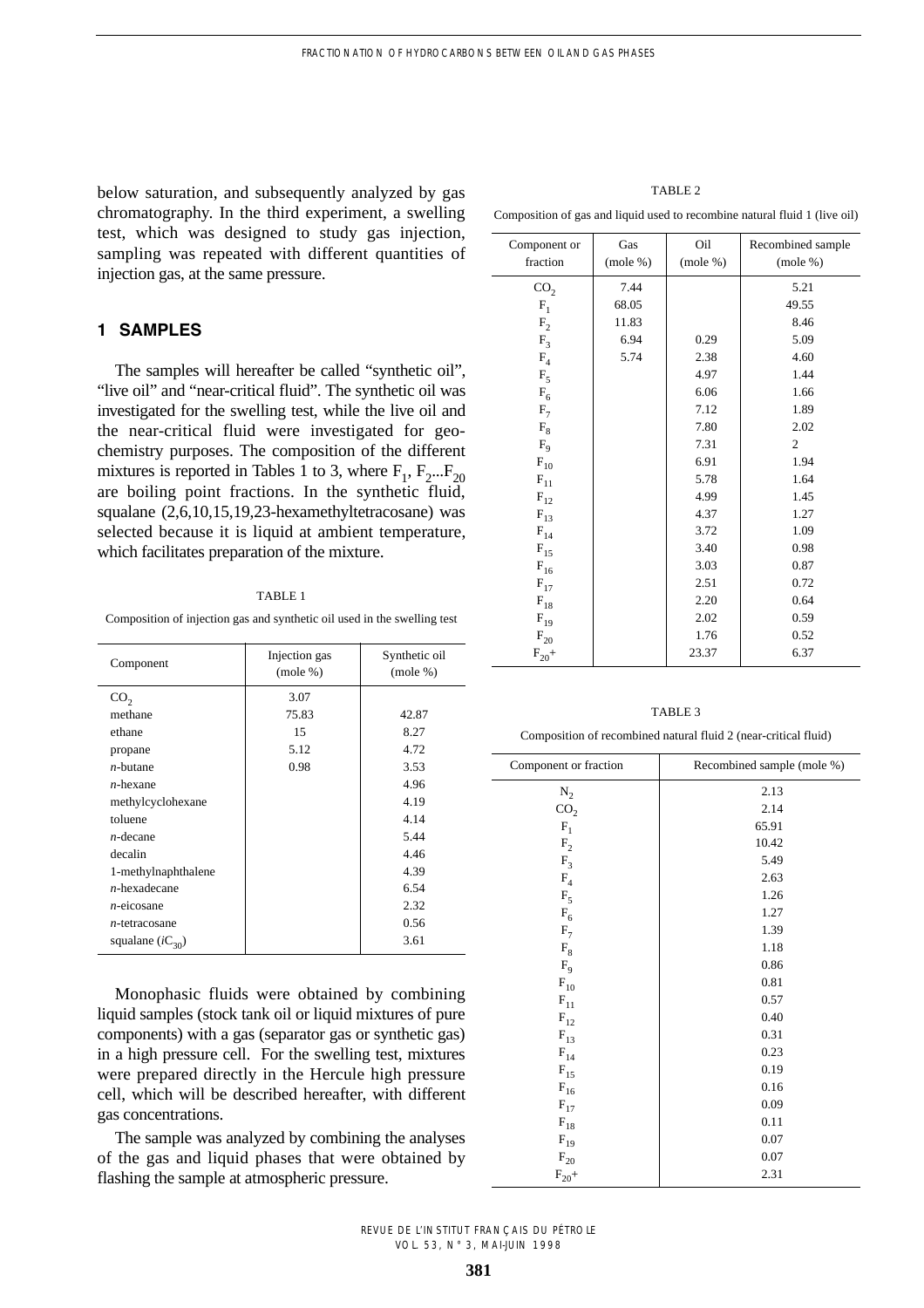#### **2 ANALYSES**

Liquid and gas analyses were performed by gas chromatography. The gases were analyzed twice (two samples) using a HP 5890 chromatograph equipped with two packed columns (Porapak Q and molecular sieves) and a TCD (Thermal Conductivity Detector) detector. To measure the heaviest components of both gas and liquid samples, a second HP 5890 chromatographer was used. It was equipped with a PONA (Paraffins Olefines Naphthenes Aromatics) capillary column and a FID (Flame Ionisation Detector) detector, and used the Carburane, method developed at *IFP* (Durand, 1993) with 2,4,4-trimethyl pentene as the internal standard. The quantity of heavy fraction  $(F_{20^+})$  was not measured directly but obtained from mass balance.

# **3 EQUIPMENT**

The first apparatus, used for the live oil study, was a high pressure PVT sapphire cell equipped with a rotating stirring rod. As the entire fluid volume is visible, this equipment is particularly suited for observing phase transitions. It can be used up to 400 bar and 145°C. Temperature control is provided by a windowed air bath. The stirring rod floats on mercury, which is used as hydraulic fluid. Pressure is provided by a mercury pump, so that gas and liquid phases can be flashed while maintaining constant pressure in the cell.

The second apparatus, used for the swelling test and for the near-critical fluid, is a high pressure—high temperature PVT equipment. It has been designed to study the characteristics of deep reservoir fluids, either crude oils or natural gases. Its maximum working pressure is 1500 bar and the temperature range is between  $-10^{\circ}$ C and  $+200^{\circ}$ C. It is made of two mercuryfree piston cells equipped with sapphire windows, so that phase changes can be precisely observed and cell volumes can be accurately known. This apparatus can

also be used to determine viscosities and perform phase sampling at constant temperature and pressure. The second phase sampling device is a small high pressure—high temperature cell (called Danae) made of titanium with a variable volume of  $2 \text{ cm}^3$  which was connected to the Hercule cell. This cell can be isolated from the main cell, once it has been filled, and detached to allow analysis without interrupting the experiment. A known volume of gas or liquid sample was transferred at constant pressure to the Danae cell after which it was flashed under ambient conditions in a special gas meter.

## **4 RESULTS**

#### **4.1 Synthetic Fluid (Swelling Test)**

A swelling test consists of studying several mixtures with different quantities of injection gas. Five mixtures (Table 4) were studied at 120°C in the Hercule apparatus. The quantity of injected gas varied between 0 and 87.7 mole %. Analyses of the recombined samples were made using the Danae sampling cell and gas chromatography as described above. Saturation pressures were determined by visual observation. Liquid and gas volumes were measured at constant temperature for several pressures below the saturation pressure. At one of these pressures the density and composition of the liquid and gas phases at equilibrium were measured, and the results are reported in Table 5.

In order to compare gas and liquid phase compositions, a thermodynamic model was used to calculate mixture properties at a fixed pressure of 150 bar at 120°C. The behavior of the mixture was calculated using the Peng-Robinson EoS (Peng and Robinson, 1976) combined with the group contribution method of Abdoul (1987, 1991). For the initial calculation, the binary interaction coefficients  $(k_{ii})$  were calculated using the Abdoul mixing rules. Under those conditions, the calculated saturation pressure of mixture 1 (with 0% volume of injection gas) was

TABLE 4

Saturation pressure vs quantity of injection gas at 120°C (synthetic fluid - swelling test)

| Quantity of injection gas | Mixture 1    | Mixture 2    | Mixture 3    | Mixture 4    | Mixture 5 | Mixture 6 |
|---------------------------|--------------|--------------|--------------|--------------|-----------|-----------|
| (mole %)                  |              | 39.3         | 65.7         | 69.8         | 79.7      | 87.7      |
| Saturation pressure       | 209          | 320.1        | 386          | 389          | 403.9     | 414.4     |
| (bar)                     | Bubble point | Bubble point | Bubble point | Bubble point | Dew point | Dew point |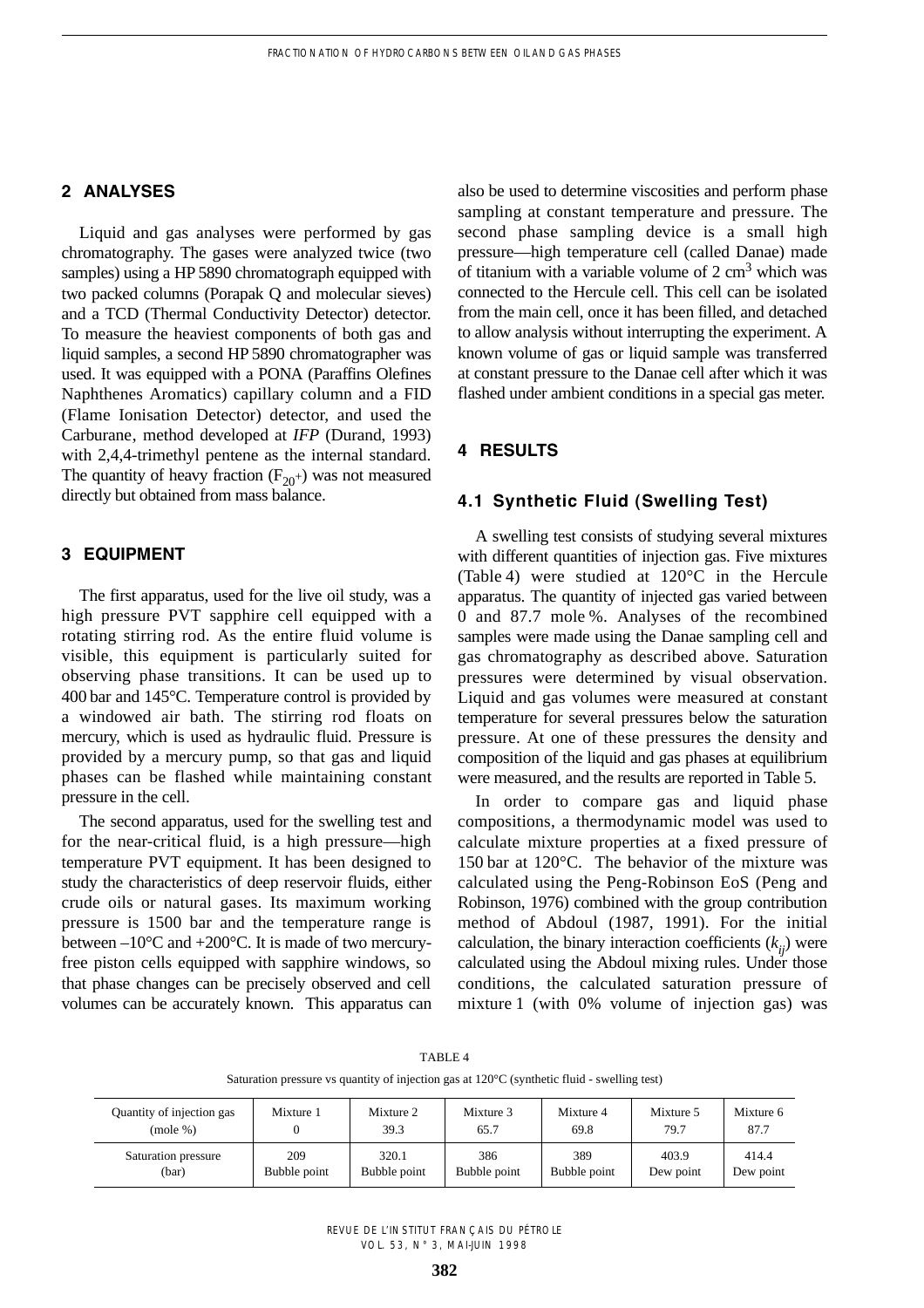|                         |                        | Mixture 2<br>(39.3% of injection gas) |                        | Mixture 3<br>$(65.7\% \text{ of injection gas})$ | Mixture 6<br>(87.7% of injection gas)  |                           |  |
|-------------------------|------------------------|---------------------------------------|------------------------|--------------------------------------------------|----------------------------------------|---------------------------|--|
| Component               |                        | Flash at 292 bar and 120°C            |                        | Flash at 383.4 bar and $120^{\circ}$ C           | Flash at 327.1 bar and $120^{\circ}$ C |                           |  |
|                         | Gas phase<br>(molar %) | Liquid phase<br>(molar %)             | Gas phase<br>(molar %) | Liquid phase<br>(molar %)                        | Gas phase<br>(molar %)                 | Liquid phase<br>(molar %) |  |
| CO <sub>2</sub>         | 1.62                   | 1.28                                  | 2.22                   | 2.23                                             | 2.90                                   | 2.45                      |  |
| methane                 | 77.12                  | 51.78                                 | 65.03                  | 62.50                                            | 73.79                                  | 54.28                     |  |
| ethane                  | 11.19                  | 11.28                                 | 13.17                  | 13.84                                            | 14.20                                  | 14.09                     |  |
| propane                 | 4.36                   | 5.45                                  | 4.90                   | 5.46                                             | 5.33                                   | 5.64                      |  |
| $n$ -butane             | 1.70                   | 2.80                                  | 1.55                   | 1.79                                             | 1.35                                   | 1.53                      |  |
| $n$ -hexane             | 0.96                   | 3.39                                  | 1.62                   | 1.40                                             | 0.44                                   | 1.08                      |  |
| $n$ -decane             | 0.67                   | 3.33                                  | 1.86                   | 1.75                                             | 0.35                                   | 1.94                      |  |
| $n$ -hexadecane         | 0.33                   | 4.01                                  | 2.10                   | 2.25                                             | 0.33                                   | 3.80                      |  |
| $n$ -eicosane           | 0.08                   | 2.01                                  | 0.92                   | 1.12                                             | 0.10                                   | 2.45                      |  |
| $n$ -tetracosane        | 0.01                   | 0.87                                  | 0.35                   | 0.48                                             | 0.02                                   | 1.23                      |  |
| methylcyclohexane       | 0.66                   | 2.80                                  | 1.23                   | 1.33                                             | 0.32                                   | 1.22                      |  |
| toluene                 | 0.62                   | 2.81                                  | 1.07                   | 1.34                                             | 0.32                                   | 1.30                      |  |
| decaline                | 0.39                   | 2.71                                  | 1.47                   | 1.50                                             | 0.26                                   | 2.10                      |  |
| alpha-methylnaphthalene | 0.26                   | 2.67                                  | 1.39                   | 1.50                                             | 0.23                                   | 2.53                      |  |
| squalane $(iC_{30})$    | 0.03                   | 2.81                                  | 1.12                   | 1.51                                             | 0.06                                   | 4.36                      |  |

TABLE 5

Composition of the liquid and the gas phases at equilibrium (synthetic fluid - swelling test)

185 bar at 120°C, while the experimental value was 209 bar. All critical parameters were from DIPPR (Data Compilation of Pure Compound Properties) or the Reid and Sherwood (1958) data bank. In a second calculation, the critical parameters (critical temperature, critical pressure and the acentric factor) of the heavier components ( $nC_{24}$  and  $iC_{30}$  (squalane)) were fitted in order correctly to calculate the saturation pressure of the initial mixture. After fitting, the calculated saturation pressure was 203 bar compared to the experimental value of 209 bar. The fitted critical properties are reported in Table 6 and the results in Table 7.

It is known that the EoS is inadequate at predicting liquid density. One way to correct for this is to shift the predicted volume by a constant value which is component dependent (Peneloux *et al.,* 1982). We used this technique to calculate correctly the density of mixture 1. Using the volume translation as defined by Péneloux for each component, the calculated density was unsatisfactory. In order to calculate correctly the density of the initial mixture, we fitted the volume translations of heavy components. Better results were obtained when the volume translations for  $nC_{16}$ ,  $nC_{20}$ ,  $nC_{24}$  and  $iC_{30}$  are equal to zero.

Then,  $k_{ii}$ , critical properties and volume translations estimated for the first mixture were used to calculate saturation pressures, densities and phase compositions

of all the other mixtures. Differences between calculated and experimental values are presented in Table 8. Equilibrium constant  $(K<sub>i</sub>)$  between gas and liquid phases for each component was calculated and compared to the experimental value; results are presented in Figures 1 to 3.

TABLE 6

Critical properties of pure components present in the synthetic fluid

| Component            | Critical<br>Temperature<br>(K) | Critical<br>Pressure<br>(Pa) | Acentric<br>factor | Origin            |
|----------------------|--------------------------------|------------------------------|--------------------|-------------------|
| CO <sub>2</sub>      | 304.1                          | 73.8E+05                     | 0.239              | Reid & Sherwood   |
| methane              | 190.4                          | $46.0E + 05$                 | 0.0111             | Reid & Sherwood   |
| ethane               | 305.4                          | $48.8E + 0.5$                | 0.099              | Reid & Sherwood   |
| propane              | 369.8                          | $42.5E + 05$                 | 0.153              | Reid & Sherwood   |
| $n$ -butane          | 425.2                          | $38.0E + 05$                 | 0.199              | Reid & Sherwood   |
| $n$ -hexane          | 507.5                          | $30.1E + 05$                 | 0.299              | Reid & Sherwood   |
| $n$ -decane          | 617.7                          | $21.2E + 0.5$                | 0.489              | Reid & Sherwood   |
| $n$ -hexadecane      | 722.0                          | $14.4E + 05$                 | 0.742              | Reid & Sherwood   |
| $n$ -eicosane        | 767.0                          | $11.1E + 05$                 | 0.907              | Reid & Sherwood   |
| $n$ -tetracosane     | 891.0                          | $11.4 E + 0.5$               | 1.133              | fitted parameters |
| methylcyclo-         |                                |                              |                    |                   |
| hexane               | 572.2                          | $34.7D + 05$                 | 0.235              | Reid & Sherwood   |
| toluene              | 591.8                          | $41.0D + 05$                 | 0.264              | Reid & Sherwood   |
| decaline             | 702.3                          | $32.0D + 05$                 | 0.286              | Reid & Sherwood   |
| alpha-methyl-        |                                |                              |                    |                   |
| naphthalene          | 772.0                          | $36.0D + 05$                 | 0.31               | Reid & Sherwood   |
| squalane $(iC_{30})$ | 901.0                          | $7.2 D + 0.5$                | 1.286              | fitted parameters |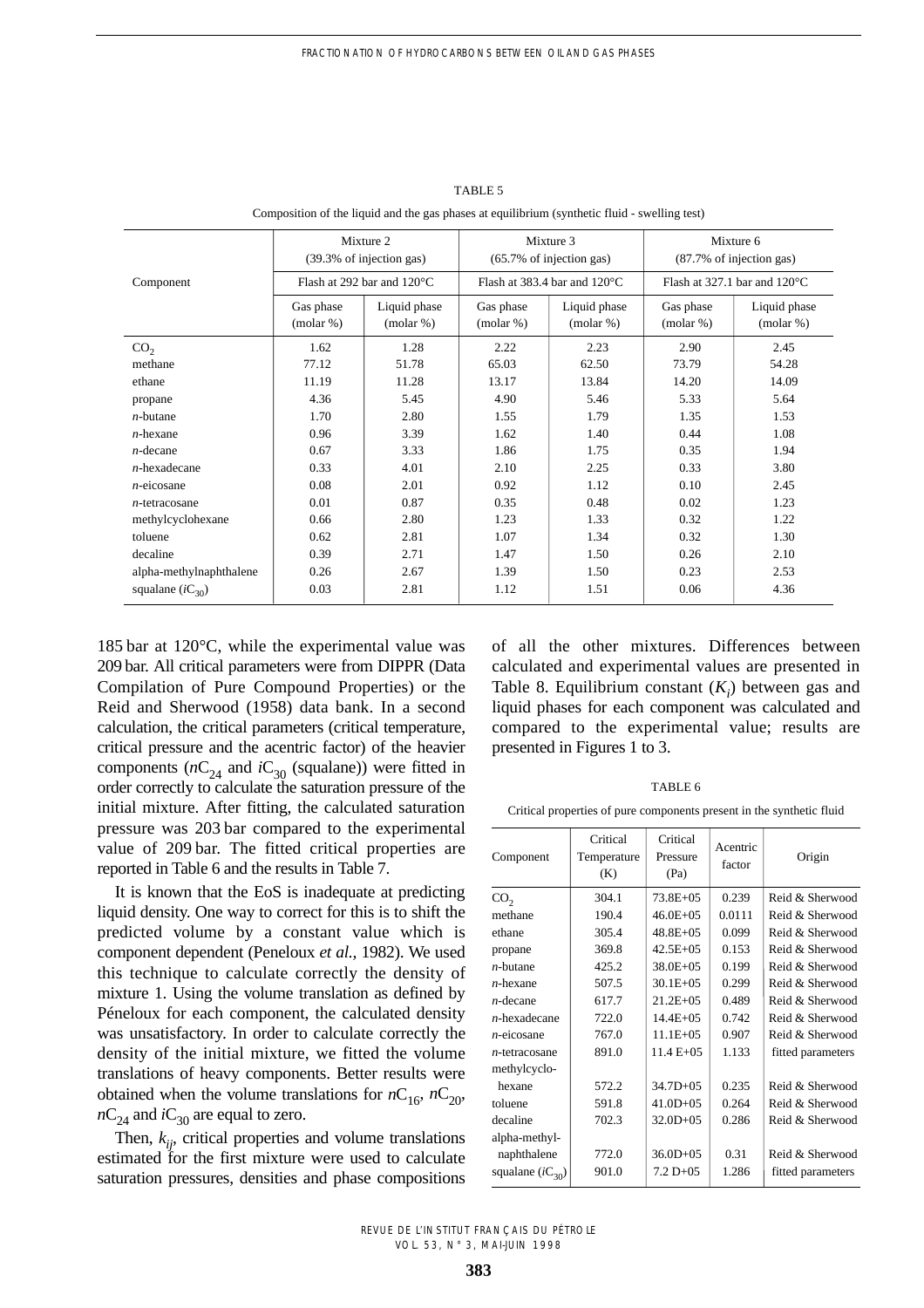



Synthetic oil (swelling test). Mixture 2 (39.3% mole injection gas), equilibrium constants  $(K_i = y_i/x_i)$  at 120°C and 293 bar. methylcyclohexane.

\*\* a-methylnaphthalene.



Figure 3

Synthetic oil (swelling test). Mixture 6 (87.8% mole injection gas), equilibrium constants  $(K_i = y_i / x_i)$  at 120°C and 327.1 bar.



The calculated properties are in good agreement with experimental values except for the critical mixture. However, it is well known that cubic equations of state are not suitable for the critical region.

In order to be able to compare fractionation of hydrocarbons between oil and gas phases, the composition of oil and gas phases was calculated at 150 bar and 120°C for all mixtures using the parameters estimated above. The results are presented in Figures 4 to 6. It can be seen that modeling results are in good agreement with experimental ones and that aromatics and naphthenes are preferentially in the liquid phase.

It will be noted that the equilibrium constant of the  $C_{11}$  aromatic ( $\alpha$ -methylnaphthalene) is much lower than for  $nC_{10}$ , whereas it is close to the constant of  $nC_{16}$ . Generally, such differences are attributed to the higher boiling points of aromatics compared with *n*-alkanes. However, the equilibrium constant of

Experimental and modeling results after fitting for mixture 1 of the swelling test (synthetic oil)

|                      | All $k_{ii} = 0$   | Abdoul-Rauzy-Péneloux<br>mixing rules | Abdoul-Rauzy-Péneloux mixing rules<br>+ fitted parameters $(nC_{24} - iC_{30})$ |
|----------------------|--------------------|---------------------------------------|---------------------------------------------------------------------------------|
| Experimental results | 209 <sub>bar</sub> | 209 <sub>bar</sub>                    | 209 <sub>bar</sub>                                                              |
| Modeling results     | 157.5 bar          | 185 bar                               | 203 <sub>bar</sub>                                                              |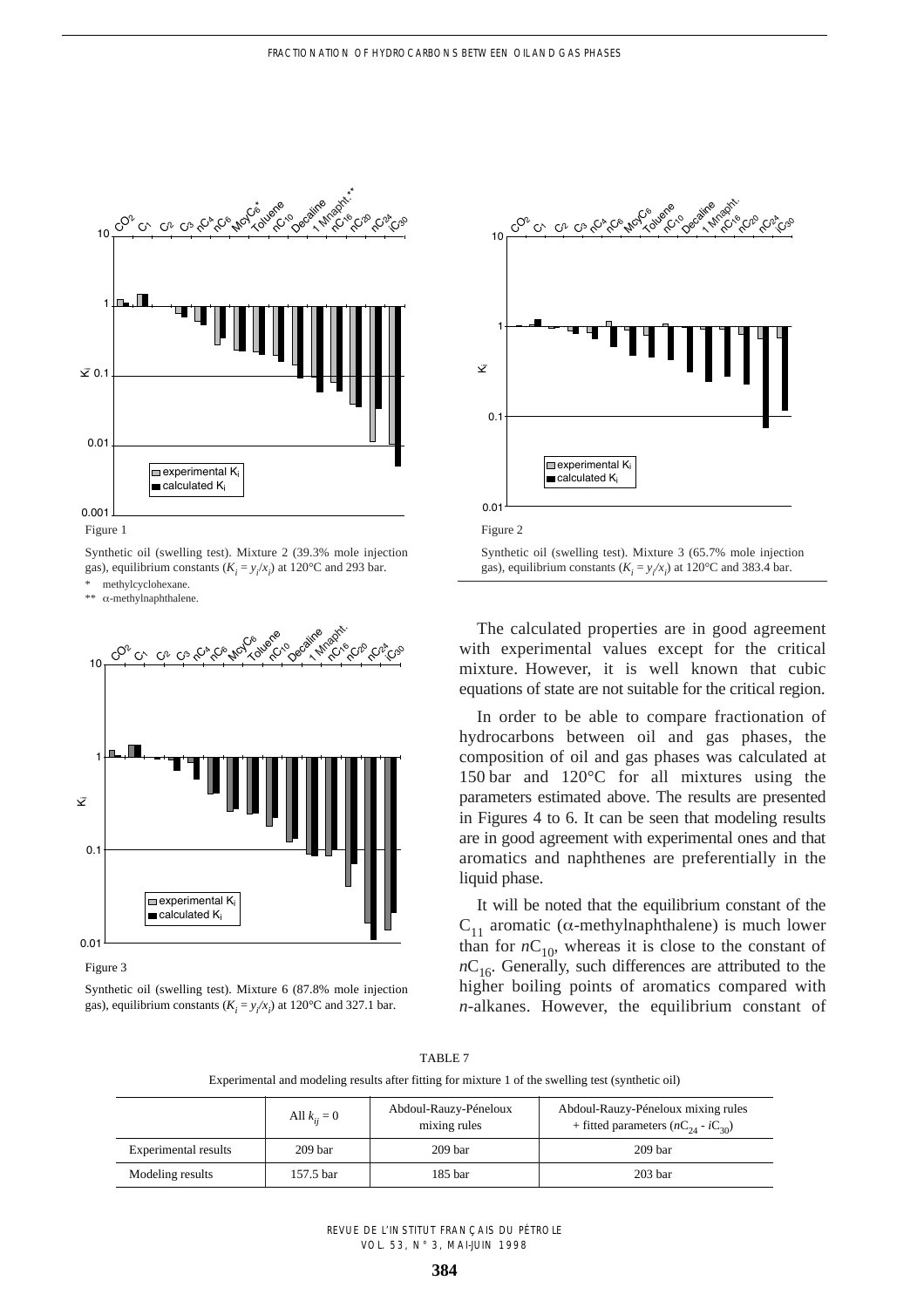| % mole of injection gas                                    | Mixture 1<br>$\mathbf{0}$    |                              | Mixture 2<br>39.3 |                                                                                     |                  |        |                     | Mixture 3<br>65.7            |                                                                                       |       |           |        |                  |
|------------------------------------------------------------|------------------------------|------------------------------|-------------------|-------------------------------------------------------------------------------------|------------------|--------|---------------------|------------------------------|---------------------------------------------------------------------------------------|-------|-----------|--------|------------------|
|                                                            | Monophasic<br>fluid          | Monophasic<br>fluid          |                   | Gas and liquid phases<br>at 293 bar and $120^{\circ}$ C<br>liquid-vapor equilibrium |                  |        | Monophasic<br>fluid |                              | Gas and liquid phases<br>at 383.4 bar and $120^{\circ}$ C<br>liquid-vapor equilibrium |       |           |        |                  |
|                                                            |                              |                              | Δ<br>(% )         | Gas                                                                                 | $\Delta$<br>(% ) | Liquid | $\Delta$<br>(% )    |                              | Δ<br>(% )                                                                             | Gas   | Δ<br>(% ) | Liquid | $\Delta$<br>(% ) |
| Experimental saturation<br>pressure (bar)                  | 209                          | 320.1                        |                   |                                                                                     |                  |        |                     | 386                          |                                                                                       |       |           |        |                  |
| Calculated saturation<br>pressure (bar)                    | 203                          | 314.3                        | 1.8               |                                                                                     |                  |        |                     | 393.8                        | $\overline{c}$                                                                        |       |           |        |                  |
| <b>Experimental density</b><br>$(g/cm^3)$                  | $(370 \text{ bar})$<br>0.644 | $(700 \text{ bar})$<br>0.601 |                   |                                                                                     |                  |        |                     | $(700 \text{ bar})$<br>0.510 |                                                                                       |       |           |        |                  |
| Calculated density<br>(g/cm <sup>3</sup> )                 | $(370 \text{ bar})$<br>0.596 | $(700 \text{ bar})$<br>0.572 | 4.8               |                                                                                     |                  |        |                     | $(700 \text{ bar})$<br>0.520 | $\overline{c}$                                                                        |       |           |        |                  |
| Experimental density at<br>equilibrium pressure $(g/cm^3)$ |                              |                              |                   | 0.241                                                                               |                  | 0.562  |                     |                              |                                                                                       | 0.438 |           | 0.486  |                  |
| Calculated density at<br>equilibrium pressure $(g/cm^3)$   |                              |                              |                   | 0.230                                                                               | 4.6              | 0.521  | 7.3                 |                              |                                                                                       | 0.312 | 28.8      | 0.468  | 3.7              |
| Experimental molecular<br>weight $(g)$                     | 84.4                         | 59.4                         |                   | 24.4                                                                                |                  | 66.3   |                     |                              |                                                                                       | 42    |           | 45.3   |                  |
| Calculated molecular                                       |                              |                              |                   |                                                                                     |                  |        |                     |                              |                                                                                       |       |           |        |                  |

TABLE 8

# Comparison between calculated and experimental values (for all mixtures of the swelling test)

#### TABLE 8 (continued)

Comparison between calculated and experimental values (for all mixtures of the swelling test)

| % mole of injection gas                                   | Mixture 4<br>69.8   | Mixture 5<br>79.7 |                                                                                                              |        |                     | Mixture 6<br>87.7 |                                                                                       |       |           |        |           |  |
|-----------------------------------------------------------|---------------------|-------------------|--------------------------------------------------------------------------------------------------------------|--------|---------------------|-------------------|---------------------------------------------------------------------------------------|-------|-----------|--------|-----------|--|
|                                                           | Monophasic<br>fluid |                   | Gas and liquid phases<br>Monophasic<br>at 395.5 bar and $120^{\circ}$ C<br>fluid<br>liquid-vapor equilibrium |        | Monophasic<br>fluid |                   | Gas and liquid phases<br>at 327.1 bar and $120^{\circ}$ C<br>liquid-vapor equilibrium |       |           |        |           |  |
|                                                           |                     |                   | Δ<br>(% )                                                                                                    | Liquid | Δ<br>(% )           |                   | Δ<br>(% )                                                                             | Gas   | Δ<br>(% ) | Liquid | Δ<br>(% ) |  |
| Experimental saturation<br>pressure (bar)                 | 389                 | 403.9             |                                                                                                              |        |                     | 414.4             |                                                                                       |       |           |        |           |  |
| Calculated saturation<br>pressure (bar)                   | 405.3               | 422.4             | 4.6                                                                                                          |        |                     | 423.0             | $\overline{2}$                                                                        |       |           |        |           |  |
| Experimental density<br>at 700 bar $(g/cm^3)$             |                     | 0.447             |                                                                                                              |        |                     | 0.403             |                                                                                       |       |           |        |           |  |
| Calculated density<br>at 700 bar $(g/cm^3)$               |                     | 0.466             | 4.3                                                                                                          |        |                     | 0.417             | 3.5                                                                                   |       |           |        |           |  |
| Experimental density at<br>equilibrium pressure $(g/cm3)$ |                     |                   |                                                                                                              | 0.497  |                     |                   |                                                                                       | 0.263 |           | 0.578  |           |  |
| Calculated density at<br>equilibrium pressure $(g/cm3)$   |                     |                   |                                                                                                              | 0.449  | 9.7                 |                   |                                                                                       | 0.255 | 3         | 0.494  | 14.5      |  |
| Experimental molecular<br>weight $(g)$                    | 40.0                | 33.8              |                                                                                                              |        |                     |                   |                                                                                       | 24.1  |           | 68.1   |           |  |
| Calculated molecular<br>weight $(g)$                      |                     |                   |                                                                                                              | 42.5   |                     | 27.9              |                                                                                       | 23.7  | 1.7       | 59.5   | 12.6      |  |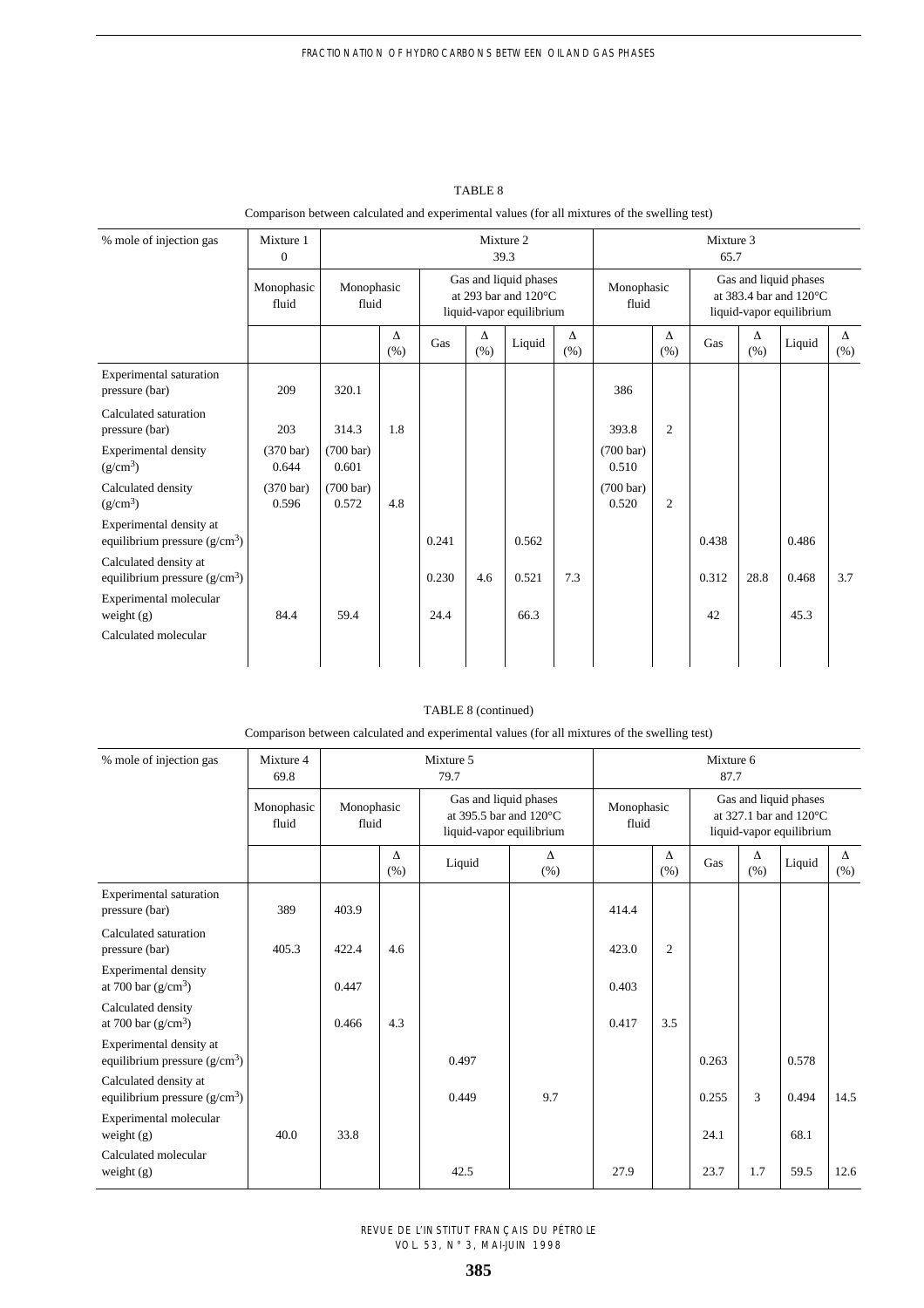

Synthetic oil, calculated values. Flash at 120°C and 150 bar, toluene/*n*-hexane molar ratio.



 $\alpha$ -methylnaphthalene cannot be explained solely by its boiling point. Indeed, it has a boiling point of 517.9 K, which is intermediate between that of  $nC_{13}$  (508.6 K) and  $nC_{14}$  (526.7 K). A similar statement can be made about the equilibrium constants of the other cyclic hydrocarbons in our synthetic mixture (methyl-



cyclohexane, toluene, decalin). This is coherent with an observation by Savvina and Velikovsky (1956) who performed a well-documented study of several methane-hydrocarbon mixtures. Indeed, they concluded that methane-cycloalkanes and methane-aromatics showed higher critical pressures than methane-*n*-alkane mixtures, even though the cyclic hydrocarbon had the same boiling temperature as the *n*-alkane being studied. We suspect that such effects are even stronger with triaromatic hydrocarbons or polycyclic cycloalkanes, which exhibit considerable immiscibility with gas, as illustrated by the extremely high saturation pressures of methane-phenanthrene mixtures (Flöter *et al.,* 1997).

As a practical consequence, it is important to separate aromatics, cycloalkanes and paraffins in the representation of crude oils in thermodynamic models. Incorporation of polyaromatics in the representation of the heavy fraction is also supported by the analysis of Sportisse *et al.* (1997). If hydrocarbons are grouped within boiling point fractions without consideration of chemical family, the equilibrium constants are systematically overestimated.

# **4.2 Live Oil**

As reported in a previous paper (Carpentier *et al.,* 1996), a synthetic gas and a natural stock tank oil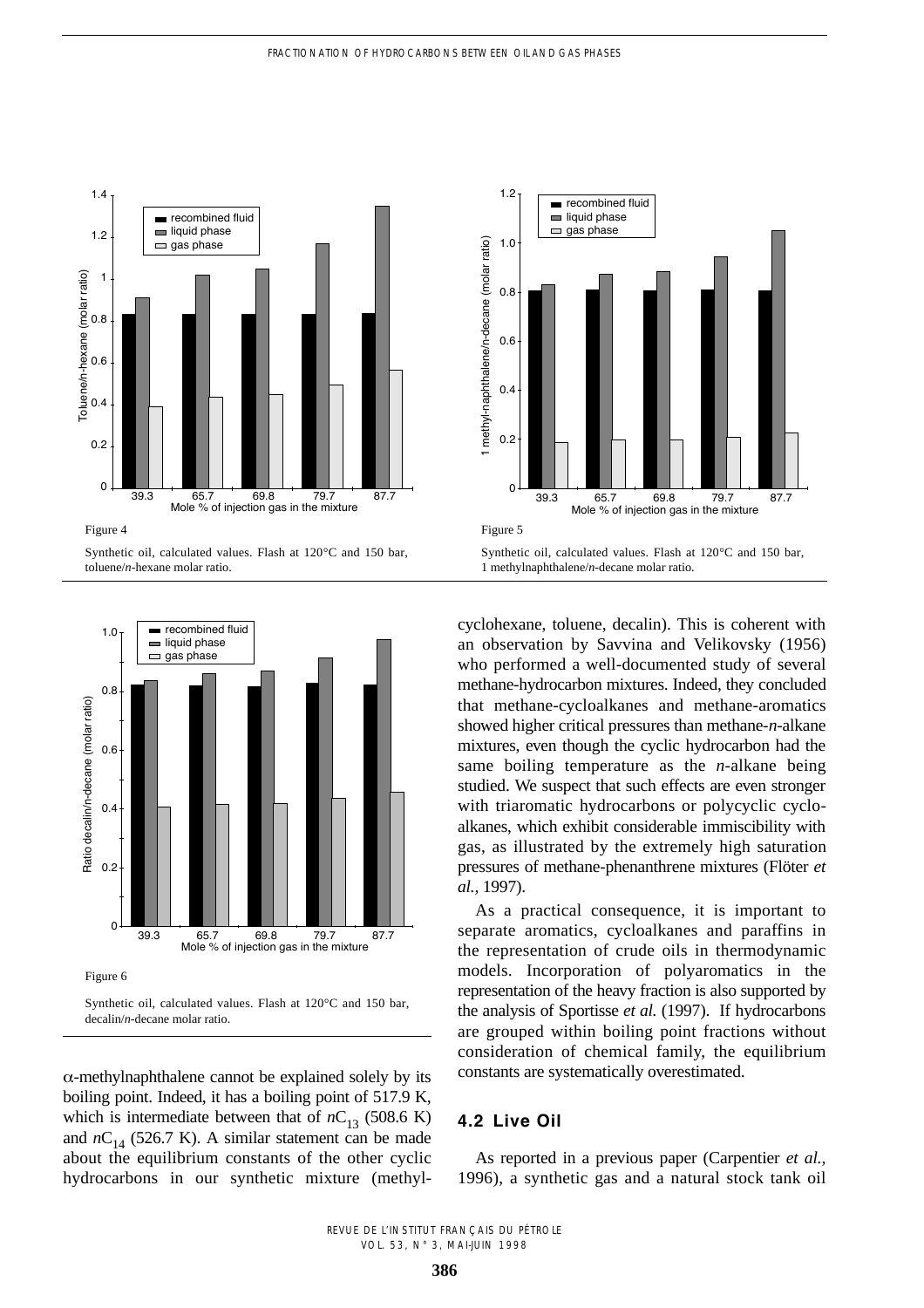(Arabian light) were mixed in order to prepare the recombined sample. Gas and stock tank oil composition are reported in Table 2. The bubble pressure of the recombined sample was 335 bar at 134.2°C. The recombined sample was studied in the sapphire cell at 134.2°C. Saturation pressure was determined visually, and pressure was subsequently lowered to 240 bar. Gas and liquid phases in equilibrium at 240 bar and 134.2°C were sampled and analyzed. Distribution of the different chemical families between the two phases is presented in Figures 7, 8 and 9. For the same carbon atom number, it can be seen that isoalkanes seem to have slightly greater affinity for the gas phase. Naphthenes and aromatics show more fractionation and have more affinity than *n*-alkanes for the liquid phase.

## **4.3 Near-Critical Fluid**

A natural gas separator and a natural stock tank oil were used to prepare the recombined sample. The saturation pressure of the recombined sample was measured at various temperatures (101.4, 122.3 and 142.5°C) by visual observation through the sapphire window in the Hercule PVT apparatus. The measurement at 101.4°C was difficult because the mixture was very close to the critical point. At 122.3°C, the saturation pressure was 422.5 bar. Then, pressure was lowered to 388.5 bar. Gas and liquid phases at equilibrium were sampled using Danae, then analyzed. Results are presented in Table 9 and in Figures 10, 11 and 12. As for the live oil, it can be seen that naphthenes and aromatics stay preferentially in the liquid phase but the fractionation is less pronounced than in the previous case. No conclusion can be made about isoalkanes.

## **CONCLUSION**

The three studies reported in the present paper allowed us to quantify fractionation of hydrocarbons between oil and gas phases in a consistent way. In all three cases, we show that naphthenes and aromatics stay preferentially in the liquid phase. However, the gas phase is enriched in *n*-alkanes. These fractionation effects are less pronounced in the vicinity of the critical region, which is normal as gas and liquid compositions tend to be identical at the critical point.

The Peng-Robinson EoS combined with the Abdoul mixing rules was used to calculate behavior of the



isoalkanes/*n*-alkanes weight ratio.

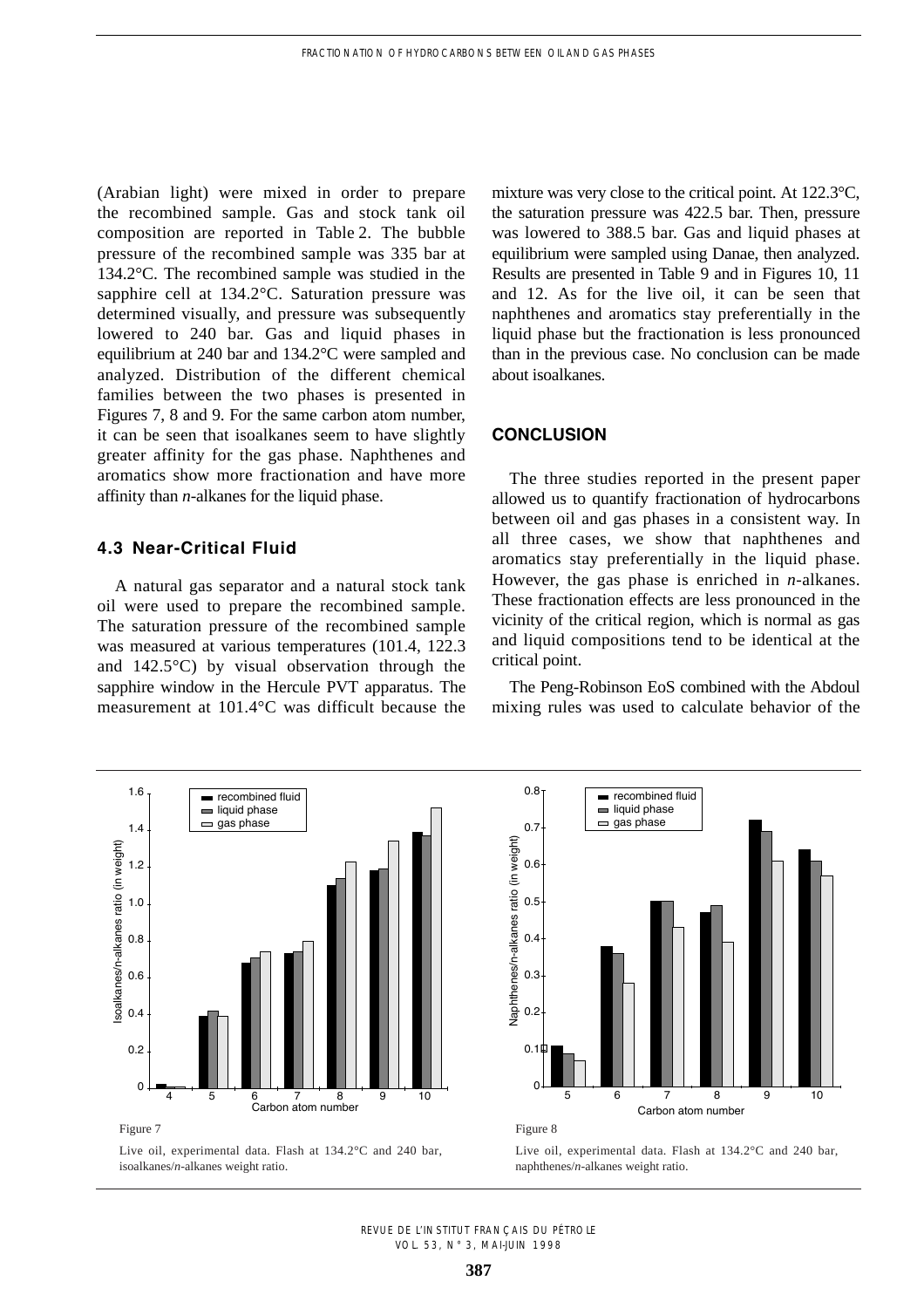| Fraction                                                                                                 | Nonhydrocarbons<br>(weight %) |              | $n$ -alkanes<br>(weight %) |              | Isoalkanes<br>(weight %) |              |           | Cycloalkanes<br>(weight %) | Aromatics<br>(weight %) |              |
|----------------------------------------------------------------------------------------------------------|-------------------------------|--------------|----------------------------|--------------|--------------------------|--------------|-----------|----------------------------|-------------------------|--------------|
|                                                                                                          | Gas phase                     | Liquid phase | Gas phase                  | Liquid phase | Gas phase                | Liquid phase | Gas phase | Liquid phase               | Gas phase               | Liquid phase |
| $N_2$                                                                                                    | 1.39                          | 0.3          |                            |              |                          |              |           |                            |                         |              |
| CO <sub>2</sub>                                                                                          | 2.74                          | 1.35         |                            |              |                          |              |           |                            |                         |              |
| $C_1$                                                                                                    |                               |              | 31.59                      | 14.62        |                          |              |           |                            |                         |              |
| $C_2$                                                                                                    |                               |              | 8.46                       | 4.33         |                          |              |           |                            |                         |              |
| $C_3$                                                                                                    |                               |              | 4.57                       | 2.96         |                          |              |           |                            |                         |              |
| $C_4$                                                                                                    |                               |              | 2.12                       | 1.93         | 0.81                     | 0.64         |           |                            |                         |              |
| $C_5$                                                                                                    |                               |              | 1.12                       | 1.19         | 0.73                     | 0.77         | 0.10      | 0.12                       |                         |              |
| $C_6$                                                                                                    |                               |              | 0.97                       | 0.92         | 0.83                     | 0.82         | 1.01      | 1.05                       | 0.42                    | 0.49         |
| $C_7$                                                                                                    |                               |              | 0.88                       | 0.77         | 0.74                     | 0.65         | 1.37      | 1.32                       | 0.95                    | 1.03         |
| $C_8$                                                                                                    |                               |              | 0.82                       | 0.71         | 1.02                     | 0.87         | 0.64      | 0.61                       | 1.03                    | 1.09         |
| $C_9$                                                                                                    |                               |              | 0.70                       | 0.59         | 0.89                     | 0.72         | 0.61      | 0.58                       | 0.74                    | 0.77         |
|                                                                                                          |                               |              | 0.64                       | 0.55         | 0.89                     | 0.81         | 0.57      | 0.55                       | 0.92                    | 0.95         |
|                                                                                                          |                               |              | 12.52                      | 13.49        |                          |              |           |                            |                         |              |
| $\begin{array}{c} {\rm C}_{10}\\ {\rm C}_{10} \mbox{-} {\rm C}_{20}\\ {\rm C}_{20} \mbox{+} \end{array}$ |                               |              | 17.21                      | 42.45        |                          |              |           |                            |                         |              |



Composition of the liquid and gas phases at equilibrium (122.3°C - 388.5 bar) (near critical fluid). Chemical families have not been quantified above  $C_{10}$ 





various mixtures. Using  $k_{ij}$  calculated with the Abdoul method and after limited modification of the thermodynamic properties of the heavier components  $(nC_{24}$  and  $iC_{30})$  it has been possible to calculate behavior of the mixture correctly.

The major conclusion that can be drawn from this work about gas injection studies is the important role of chemical families. In particular, aromatics and cycloalkanes have lower equilibrium constants than alkanes with identical carbon number or boiling point. As suggested by Sportisse *et al.* (1997) for gas condensates, the representation of the heavy fraction in thermodynamic models should account for differences among aromatics, cycloalkanes and paraffins in order to produce a satisfactory prediction of phase behavior in gas injection tests. Otherwise the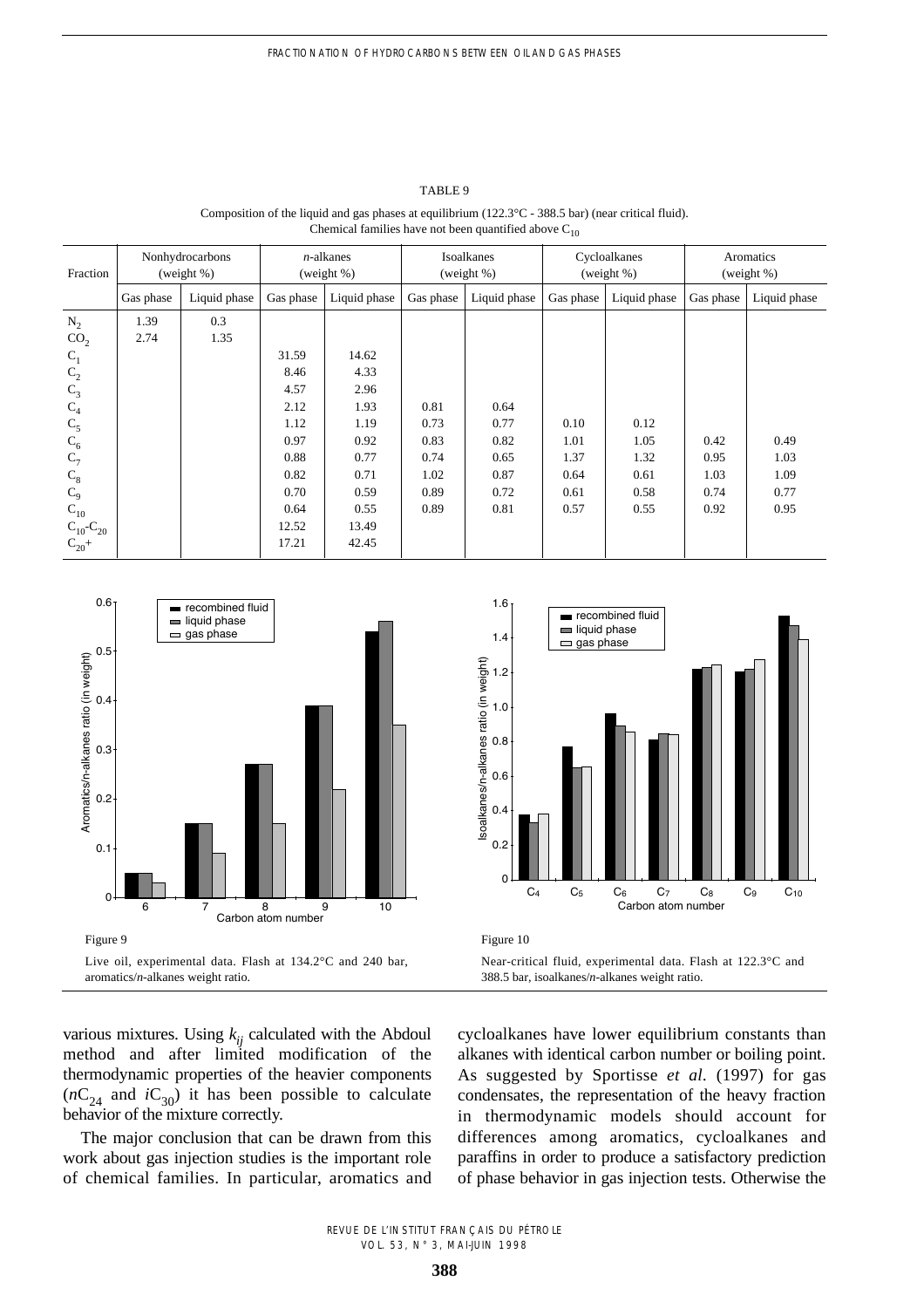

model will overestimate the extent of stripping of heavy hydrocarbons by gas.

The present study confirms the wide applicability in reservoir geochemistry of equation of state models to quantify evaporative fractionation effects under various conditions. It also illustrates the lower extent of fractionation for near-critical fluids.

For both applications however, the difficulty in predicting the location of the critical point is still a delicate problem. Adequate models and optimization techniques (for instance, using continuous distribution functions) are needed to improve predictions in the near-critical regions.

# **ACKNOWLEDGMENTS**

The authors thank *Total* and *Elf Exploration and Production* for their partnership in this work. Help and advice from G. Moracchini and I. Kowalewski, among other colleagues, is gratefully acknowledged.

#### **REFERENCES**

Abdoul W. (1987) Une méthode de contribution de groupes applicable à la corrélation et à la prédiction de propriétés

thermodynamiques des fluides pétroliers, *Thesis,* University of Aix-Marseille III.

Abdoul W., Rauzy E. and Peneloux A. (1991) Groupcontribution equation of state for correlating and predicting thermodynamic properties of weakly polar and non-associating mixtures. Binary and multicomponent systems. *Fluid Phase Equilibria,* 68, 47-102.

Arnaud J.F., Ungerer P., Béhar E., Moracchini G. and Sanchez J. (1996) Excess volumes and saturation pressures for the system methane + *n*-tetracosane at 372 K. Representation by improved EoS mixing rules. *Fluid Phase Equilibria,* 124, 177-207.

Carpentier B., Ungerer P., Kowalewski I., Magnier C., Courcy J.P. and Huc A.Y. (1996) Molecular and isotopic fractionation of light hydrocarbons between oil and gas phases. *Org. Geochem.,* 24, 12, 1115-1139.

Danesh A., Xu D.H. and Todd A.C. (1990) An evaluation of cubic equations of state for phase behavior calculations near miscibility conditions. SPE/DOE 20267 presented at the *SPE/DOE Seventh Symposium on Enhanced Oil Recovery* in Tulsa, Oklahoma, April 22-25, 1990.

Durand J.P. (1993) Automatic capillary gas chromatogaphy: a powerful tool for petroleum product characterisation. *In 15th Int. Symposium on Capillary Chromatog.* (edited by Sandra P. and Devos G.), 1393-1403. Huethig Verlag, Heidelberg.

Flöter E., van der Pijl P., de Loos T. and de Swaan Arons J. (1997) High-pressure phase equilibria in the systems methane phenanthrene and methane + 1-phenyldodecane up to 400 MPa. *Fluid Phase Equilibria,* 134, 1-19.

Péneloux A. and Rauzy E. (1982) A consistent correction for Redlich-Kwong soave volumes. *Fluid Phase Equilibria,* 8, 7-23.

Peng D.Y. and Robinson D.B. (1976) A new two-constant equation of State. *Ind, Eng. Fundam,* 15, 59-64.